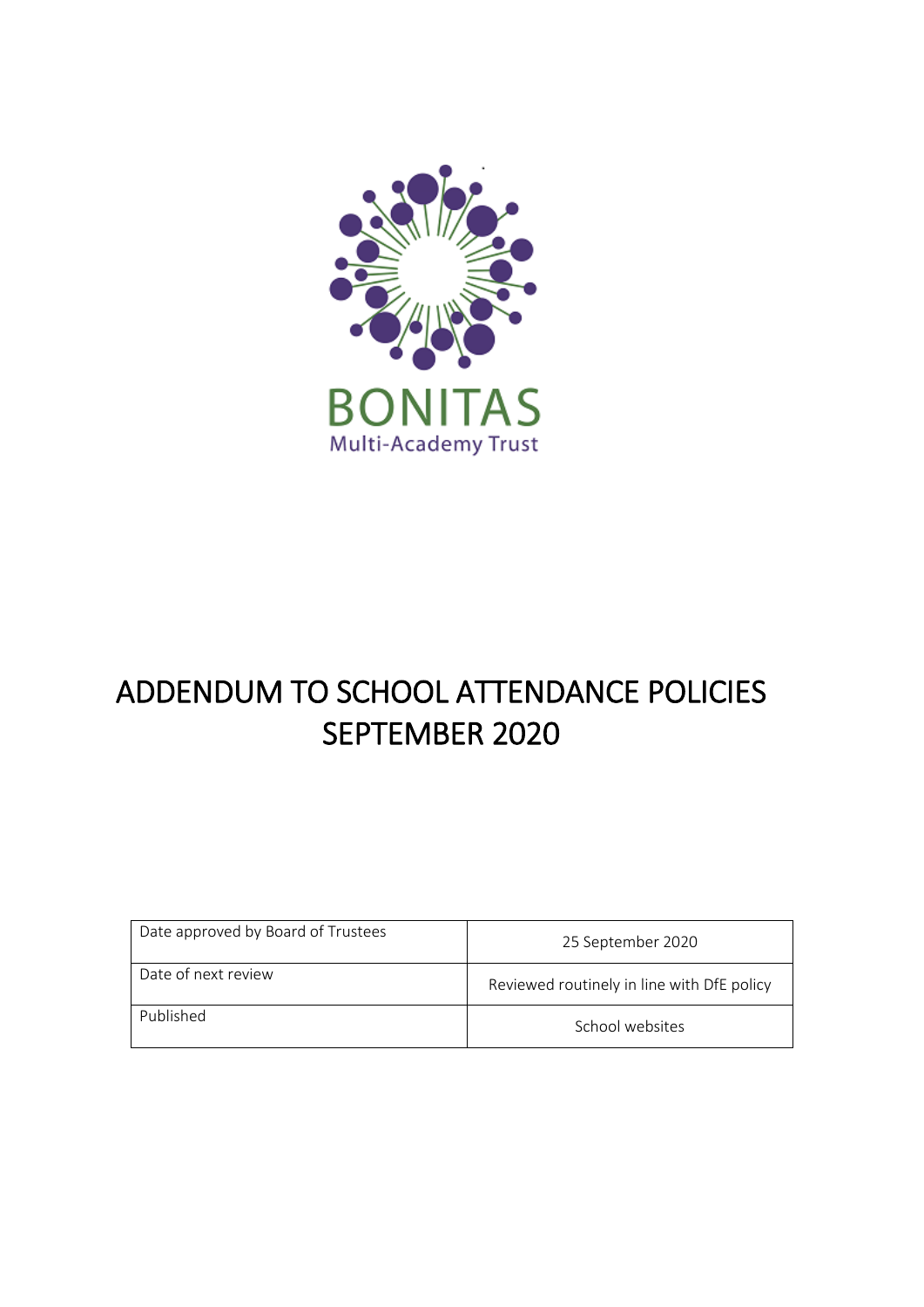## **CONTEXT**

Following the period of enforced closure resulting from COVID-19, on 7 August 2020 the Department for Education (DfE) published guidelines for all schools. The purpose of these guidelines was to provide clarity relating to the expectations of schools, pupils and parents on the full reopening of schools in September 2020.

All schools are required to adhere to the DfE guidance and in the interests of ensuring that all academies within the Bonitas Multi-Academy Trust are compliant with the expectations, the Board of Trustees have published this addendum to be read in conjunction with each academy's individual policy on attendance.

## 1 KEY PRINCIPLES

In its guidance, the DfE identifies the following key principles:

- 1.1 Returning to school is vital for children's education and for their wellbeing. Time out of school is detrimental for children's cognitive and academic development, particularly for disadvantaged children. This impact can affect both current levels of learning and children's future ability to learn, and therefore we need to ensure all pupils can return to school sooner rather than later.
- 1.2 The risk to children themselves of becoming severely ill from coronavirus (COVID-19) is very low and there are negative health impacts of being out of school. We know that school is a vital point of contact for public health and safeguarding services that are critical to the wellbeing of children and families.
- 1.3 Lower academic achievement also translates into long-term economic costs due to having a less well-qualified workforce. This affects the standard of living that today's pupils will have over the course of their entire life. For many households, school closures have also affected their ability to work. As the economy begins to recover, we need to remove this barrier so parents and carers can return to work.
- 1.4 Schools and trusts are expected to work closely with parents and staff, as they normally would, when agreeing the best approaches for their circumstances. Where the personal circumstances of parents and/or staff create added concerns, schools and trusts should discuss these. We want all pupils and staff to be back in schools, and believe the conditions are right for this, but some people will understandably have worries that should be heard and addressed.

## 2 LEGAL REQUIREMENTS OF SCHOOLS AND PARENTS

#### 2.1 Mandatory school attendance

School attendance is mandatory again from the beginning of the autumn term. This means from that point, the usual rules on school attendance will apply, including:

- parents' duty to secure that their child attends regularly at school where the child is a registered pupil at school and they are of compulsory school age;
- schools' responsibilities to record attendance and follow up absence;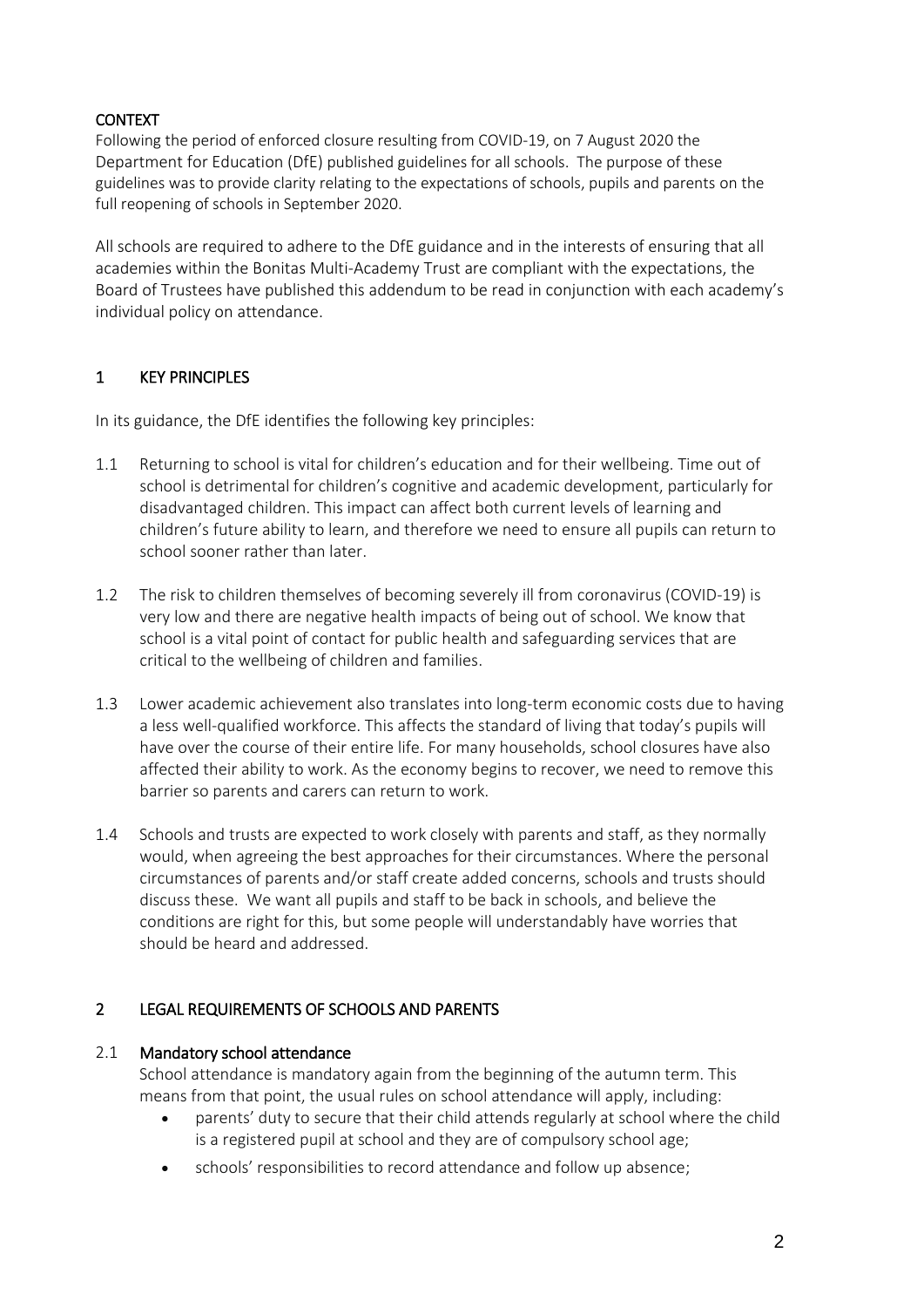• the availability to issue sanctions, including fixed penalty notices in line with local authorities' codes of conduct

### 2.2 Exceptions - pupils who are shielding or self-isolating

A small number of pupils will still be unable to attend in line with public health advice because they are self-isolating and have had symptoms or a positive test result themselves; or because they are a close contact of someone who has coronavirus (COVID-19).

Shielding advice for all adults and children paused on 1 August, subject to a continued decline in the rates of community transmission of coronavirus (COVID-19). This means that even the small number of pupils who will remain on the shielded patient list can also return to school, as can those who have family members who are shielding.

If rates of the disease rise in local areas, children (or family members) from that area, and that area only, will be advised to shield during the period where rates remain high and therefore they may be temporarily absent.

Some pupils no longer required to shield but who generally remain under the care of a specialist health professional may need to discuss their care with their health professional before returning to school (usually at their next planned clinical appointment).

Where a pupil is unable to attend school because they are complying with clinical and/or public health advice, schools are expected to be able to immediately offer them access to remote education. Schools will monitor engagement with this activity.

Where children are not able to attend school as parents are following clinical and/or public health advice, absence will not be penalised.

All other pupils must attend school.

## 3 SUPPORT FOR PUPILS AND FAMILIES WHO ARE ANXIOUS ABOUT RETURN TO SCHOOL

Schools in the trust will work proactively and sensitively with families to re-engaging pupils at risk of disengagement, including vulnerable children, those previously persistently absent and those who have not engaged with school during lockdown in order to secure their return to full time education.

Schools are expected to bear in mind the potential concerns of pupils, parents and households who may be reluctant or anxious about returning and put the right support in place to address this. This may include pupils who have themselves been shielding previously but have been advised that this is no longer necessary, those living in households where someone is clinically vulnerable, or those concerned about the comparatively increased risk from coronavirus (COVID-19), including those from Black, Asian and Minority Ethnic (BAME) backgrounds or who have certain conditions such as obesity and diabetes.